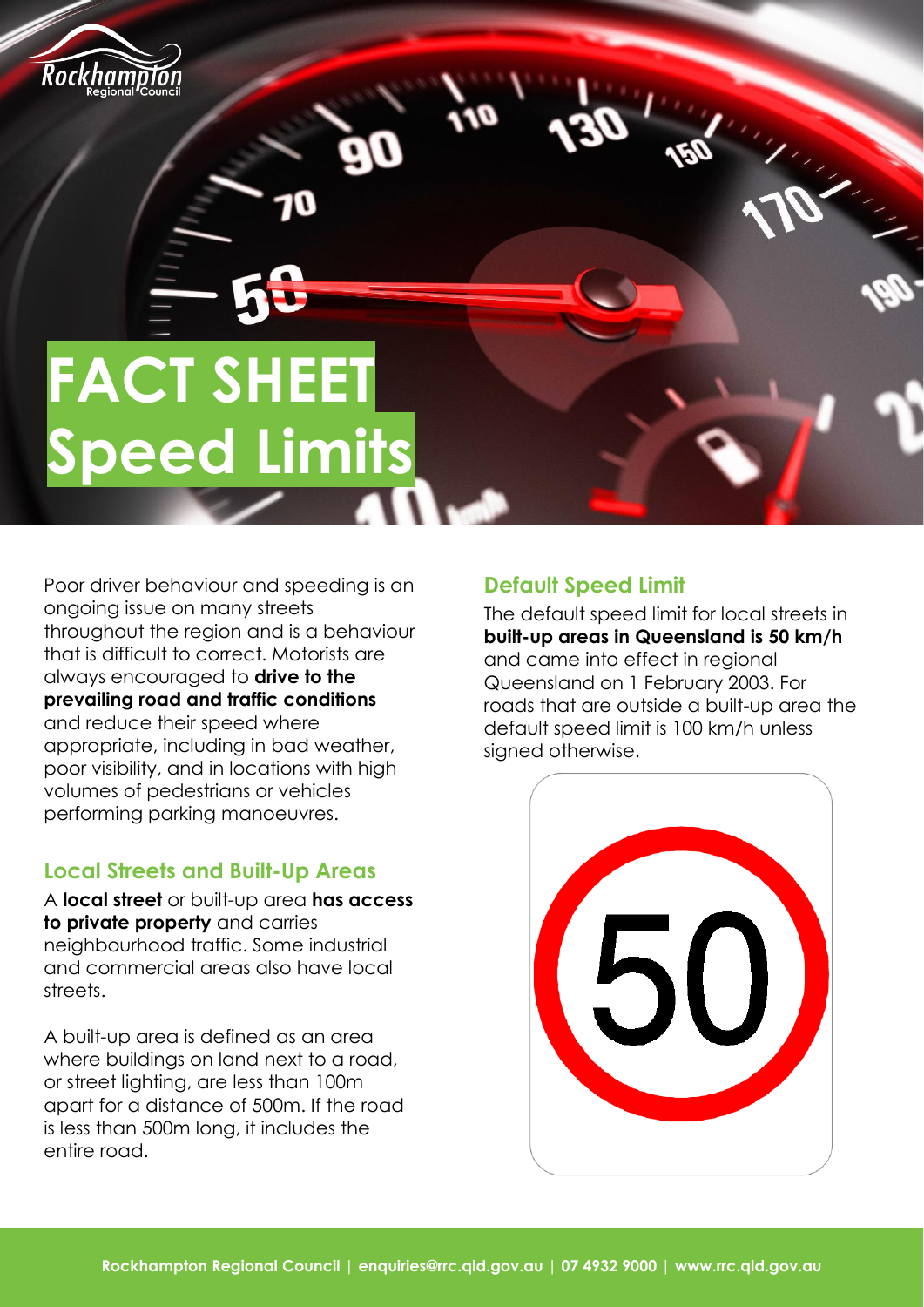These speed limits are **legally enforceable with or without posted signs**, which avoids the need for extensive signage. Speed restriction **signs are generally not installed on local streets in built up areas**, as the installation of these signs will have a negative impact on other unsigned streets. 50 km/h speed restriction signs may be installed on streets to indicate a speed limit change, such as at the end of a school zone.

**If you do not see a speed sign, you should assume the speed limit is 50 km/h until you pass a sign** (this includes when turning into another street).

#### **Gravel Roads**

It is not possible to ensure that a nominated speed can be maintained on unsealed roads under all weather and maintenance conditions; it is for this reason that gravel roads are usually not signed for speed restrictions. Drivers are required to adjust their driving and vehicles' speeds to suit the prevailing road and traffic conditions.

#### **Vehicle Speeds and Safety**

The enforcement of a 50 km/h speed limit in built-up areas is focussed on ensuring the safety of the community. A car travelling at 50 km/h is able to **stop 12-16 metres sooner** than one travelling at 60 km/h. In fact, by the time a car moving at 50 km/h has come to a stop, a car attempting to stop from 60 km/h would still be travelling at around 40 km/h. At this speed, a pedestrian hit by the car has an almost **60% chance of being killed**.

#### **Speed Enforcement**

Complaints regarding speeding on local streets are a common occurrence for Council; however Council has no authority in matters concerning the enforcement of speed limits. The primary agency responsible for the enforcement of road rules and response to poor driver behaviour (hooning) or speeding is the Queensland Police Service. Incidences of speeding or hooning can be reported to the Police through their **Policelink service on 131 444** or directly to your local police station.



Some streets within the urban network have higher traffic carrying functions and are signed with higher speed restriction signs.

# **Determination of Speed Limits and Speed Limit Reviews**

Speed limits are set in accordance with guidelines produced by the Department of Transport and Main Roads under the Manual of Uniform Traffic Control Devices (MUTCD); working with this document ensures consistency across the state. From time to time Council may undertake a review of the speed limit on identified roads, which assesses a range of traffic and road conditions including crash history, traffic volumes, prevailing speeds, road condition, and geographic features. A speed limit review may take three months or more to complete.

Prevailing speeds and traffic volumes are generally determined by installing traffic counting tubes on a road to measure vehicle hits. These counts are generally conducted for a two-week period.